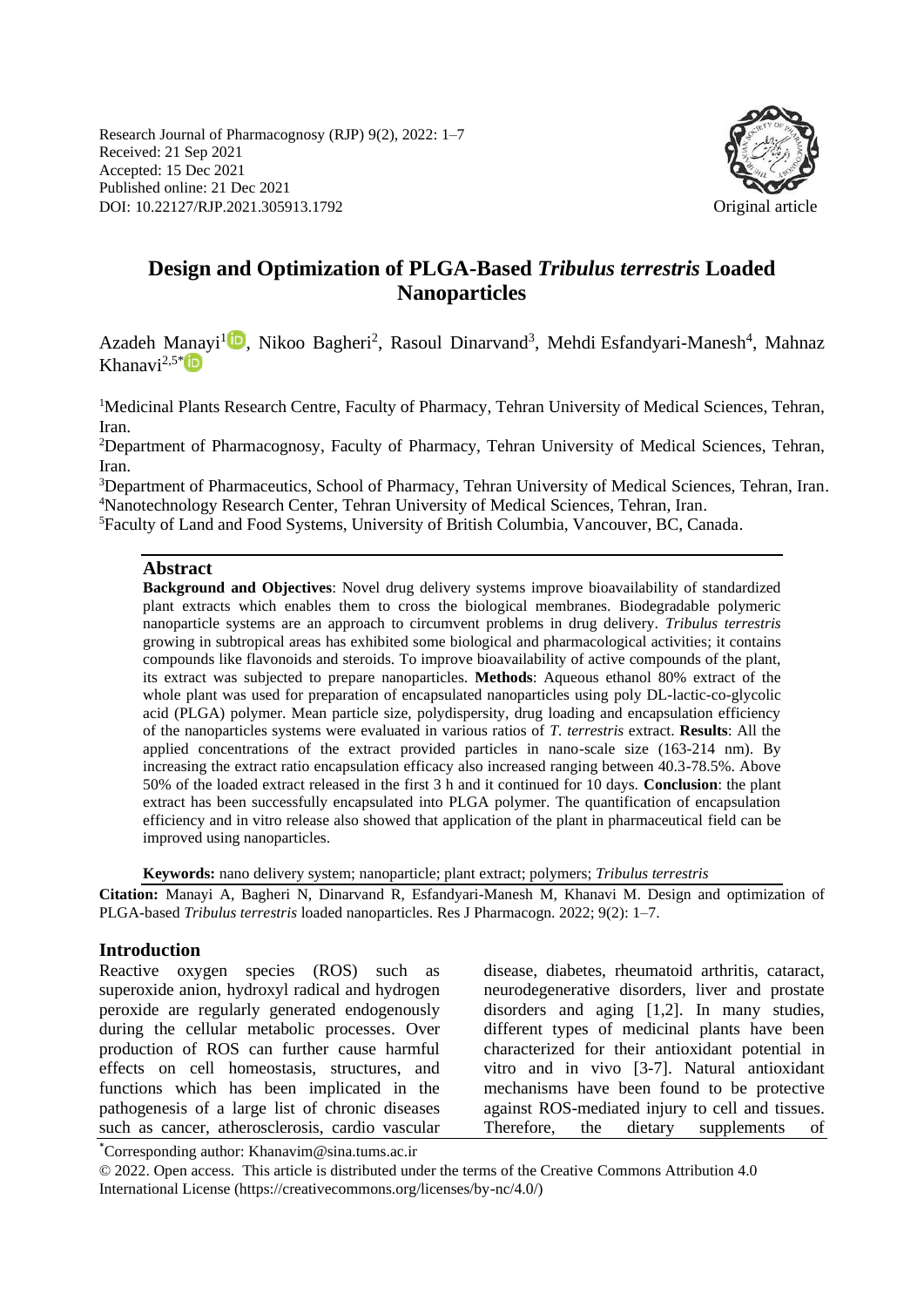antioxidants such as flavonoids for the treatment of diseases associated with oxidative stress have been prompted. Further, extensive research is being carried out on the use of medicinal plants, plant extracts or plant-derived pure chemicals to develop better therapeutics, and most of them have been proven to be pharmacologically active [8-10].

*Tribulus terrestris* L. is a flowering annual creeping herb belonging to the family Zygophyllaceae. It is found to be growing in subtropical regions around the world such as Asia, Southern Europe, Africa and Australia. It can thrive even in desert climates and poor soil [11]. The plant has been used in folk medicine as diuretic, tonic, aphrodisiac, analgesic, astringent, and stomachic-lithotripter. It has also been applied in treatment of colicky pain, hypertension, and hypercholesterolemia. The antioxidant, cytotoxic, antibacterial and antifungal activities of the plant have been demonstrated in many studies [12]. Twenty-five flavonoids' glycosides were isolated from *T. terrestris* extract which include common flavonols such as kaempferol, isorhamnetin and quercetin. Among those flavonoids quercetin is a well-known poly phenolic biomolecule that exhibits wide spectrum of pharmacological properties such as anti-tumor, anti-inflammatory, antioxidant and hepatoprotective activities. Extract of the plant also contains some steroidal saponins which have been reported to possess anticancer activity with other phytochemicals like alkaloids, and tannins [11,13].

Many studies have investigated plants extracts and phytochemicals which have not provided excellent bio-activity in vitro with less or no in vivo actions due to improper molecular size or poor absorption and consequently poor bioavailability. Novel drug delivery systems can help to increase absorption profile of standardized plant extracts which enables them to cross the biological membrane, resulting in enhanced bioavailability [14,15].Thus, we can provide more amounts of active constituents at the site of action with similar or lower doses of the conventional plant extracts which can cause prolonged therapeutic action in oral or topical administration. One way to circumvent these problems are to entrap these molecules into biodegradable polymeric nanoparticles. Poly DLlactic-co-glycolic acid (PLGA) has been widely used in drug delivery due to its excellent biocompatibility, biodegradability and mechanical strength. PLGA is hydrolytically degraded into nontoxic oligomers [16]. The preset study aimed to encapsulate *T. terresteris* into PLGA polymer to improve the bioavailability of the extract.

#### **Materials and Methods Ethical considerations**

This study was approved by the Ethics Committee of the Tehran University of Medical Sciences, Tehran, Iran (ethics committee) reference number: IR.TUMS.REC. 98/d/230/6715).

# **Chemicals**

All the reagents sodium di-hydrogen phosphate  $(NaH<sub>2</sub>PO<sub>4</sub>)$ , phosphoric acid  $(H<sub>3</sub>PO<sub>4</sub>)$ , acetonitrile (HPLC grade), dichloromethane (DCM), acetone (ACE), polyvinyl alcohol (PVA), Tween-80, PLGA (LA*/*GA ratio 50:50, Mw 50000 and 100000), sodium dodecyl sulfate (SDS), analysis bag and the other reagents were of analytical grade and purchased from Merck, Germany.

# **Plant material**

*Tribulus terrestris* was collected at the end of November from lands around the Qom-Arak highway 10 km away from Arak in Markazi province, Iran. Herbarium specimen of *T. terrestris* (7134-TEH) is preserved at the Herbarium of Department of Pharmacognosy, Tehran University of Medical Sciences, Iran. Dried and powdered whole plant including fruits, stems plus leaves and roots (100 g) were extracted with aqueous ethanol 80% in a percolation apparatus  $(3\times24)$  h) and the extracts were dried in vacuo by a Heidolph model Laborta 4001 rotary evaporator at 40 °C.

### **Preparation of extract loaded nanoparticles**

Extract-loaded nanoparticles were prepared using a modified simultaneous double-emulsion (waterin oil-in water) solvent evaporation/diffusion method [17]. Briefly, 200 mg of PLGA 502H was dissolved in 10 mL organic mixture of DCM and ACE  $(8:2)$  containing tween-80  $(5\%, v/v)$  as an emulsifier. The plant extract was dissolved in 2 mL of ethanol and water (8:2), and emulsified in the polymer solution through homogenization for 2 min with 50% amplitude. The primary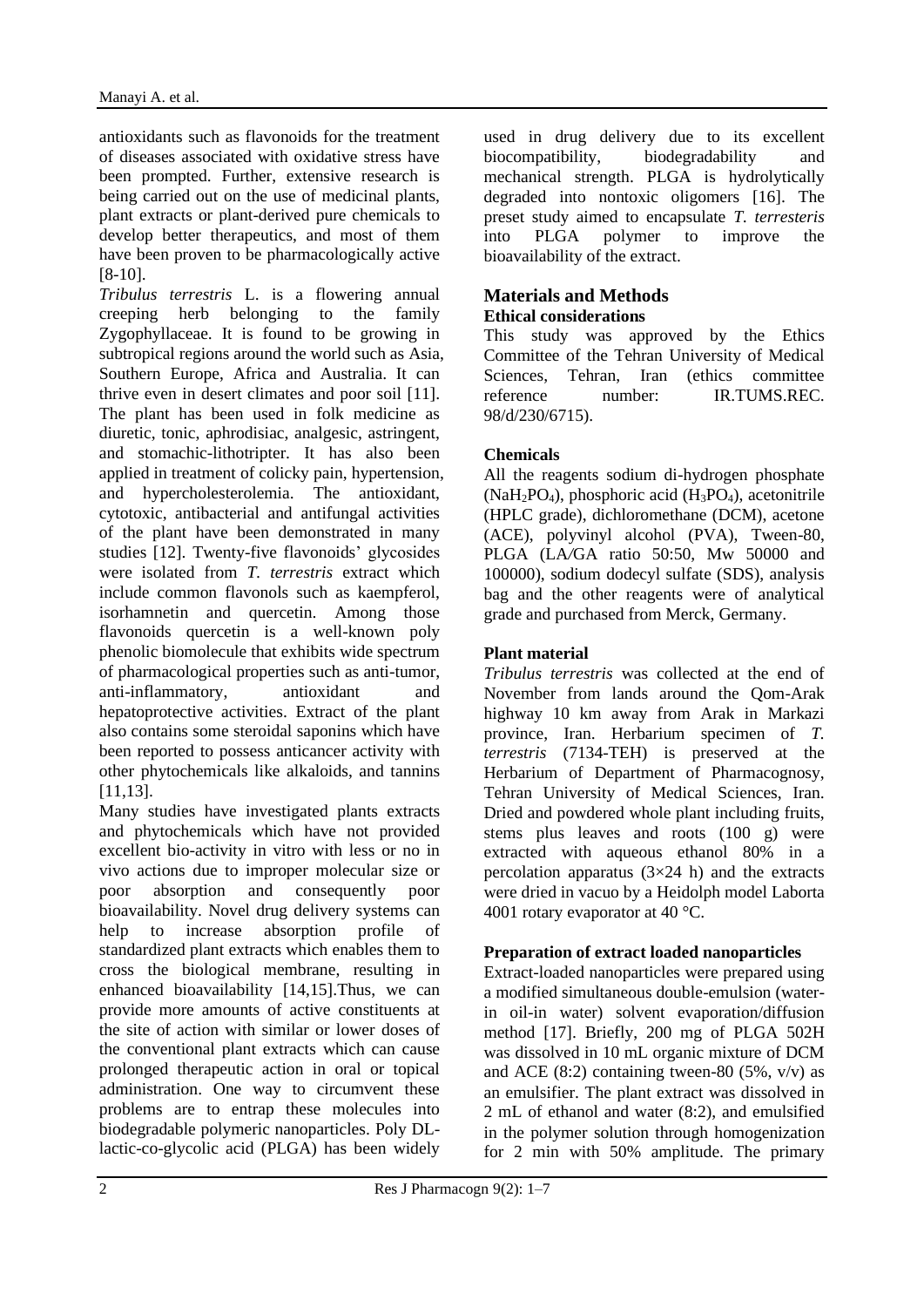water/oil emulsion was further added to 40 mL of external water, polyvinyl alcohol (PVA) 0.5% with homogenization (2 min) to achieve the stable double emulsion (w/o/w). The resulting emulsion was dropped gradually into 60 mL of aqueous solution, PVA 0.3 % as surfactant, under steady stirring to solidify nanoparticles. The residual organic solvents were evaporated under negative pressure and the nanoparticles suspending in emulsion were collected by ultracentrifugation at 17000 rpm and washed with distilled water three times. Finally, the products were dried by lyophilization and stored at  $4^{\circ}$ C.

#### **Scanning electron microscope (SEM)**

Extract-loaded nanoparticles were characterized by SEM. The particle samples were mounted on an aluminum stub using double-sided carbon adhesive tape. The solution was slowly evaporated at room temperature. The completely dried samples were coated with gold by sputter coating unit at 10 pa vacuums for 10 s. The image was captured on SEM mode at desired magnification.

### **Differential scanning calorimetry (DSC)**

A DSC thermal analysis was employed to investigate the physical status of *T. terrestris* inside the nanoparticles. In the DSC measurement, approximately 8 mg of each sample (*T. terrestris* extract, PLGA and extract/PLGA nanoparticles) were respectively heated from 25-300 °C under a nitrogen atmosphere with the heating rate of 10 °C/min and the DSC thermal curves of those samples were then obtained.

### **In vitro release profile**

The rate of the extract release from the nanoparticles was evaluated in the SDS 1% [18]. Briefly, 10 mg of dried extract-loaded nanoparticles were suspended in 5 mL distilled water in the dialysis bag and the samples were then placed in a thermostatic water bath at 37 °C with continuous agitation at 100 rpm. At various preset intervals, 25 mL SDS was withdrawn and replaced with 25 mL of fresh medium. The amount of the extract released was measured by the HPLC. The percentage (%) of released *T. terrestris* was calculated using the formula:

released amount of *T*. *terrestris* at time t total amount of quercetin entrapped in nanoparticles  $\times 100$ 

#### **Determination of drug loading and encapsulation efficiency**

The content of extract in nanoparticles was analyzed by HPLC with indirect method. The supernatant was collected and injected into HPLC. Compounds were separated on a 250 mm×4.6 mm i.d., 5-µm particle,  $C_{18}$  column (Teknokroma, Spain) with 35:65 (v/v) acetonitrile-pH 2.4 phosphate buffer (35% acetonitrile in  $0.025$  M NaH<sub>2</sub>PO<sub>4</sub>) as the mobile phase at a flow rate of 1.2 mL/min. The concentration of extract was calculated from a standard curve, prepared by using the calibration curve of quercetin (0.2-0.8 μg/mL). Drug loading and encapsulation efficiency were calculated as follows [19]:

$$
Loading\% = \frac{\text{weight of loaded drug in the nanoparticles}}{\text{weight of prepared nanoparticles}} \times 100
$$

Encapsulation efficiency% = 
$$
\frac{\text{actual drug loading}}{\text{theoretical drug loading}} \times 100
$$

### **Statistical analysis**

All data were expressed as means (standard deviation, SD), and analyzed with one-way analysis of variance (ANOVA). Schaffer's test was used to calculate statistical significance by SPSS software. Values of p<0.05 and 0.001 were considered statistically significant.

### **Results and Discussion**

The extract of *T. terrestris* was successfully incorporated in nanoparticles using PLGA polymer. The mean particle size and polydispersity index (PDI) of the extract loaded nanoparticles were in range of 163-214 nm and 0.122-0.201, respectively. The effect of extract concentration was evaluated on the nanoparticles characteristics. The results stated that increasing portion of the extract can cause bigger size of particles with no considerable increase in PDI. For example, a small particle size (163 nm) with a small PDI (0.122) was obtained when the ratio of extract was in the lowest amount. An increase in the amount of the extract resulted in better encapsulation efficiency, which was measured by HPLC method.

The encapsulation efficiency of *T. terrestris* loaded nanoparticles was 40.3 to 78.5 and the drug loading was 0.80 to 6.10 %, as obtained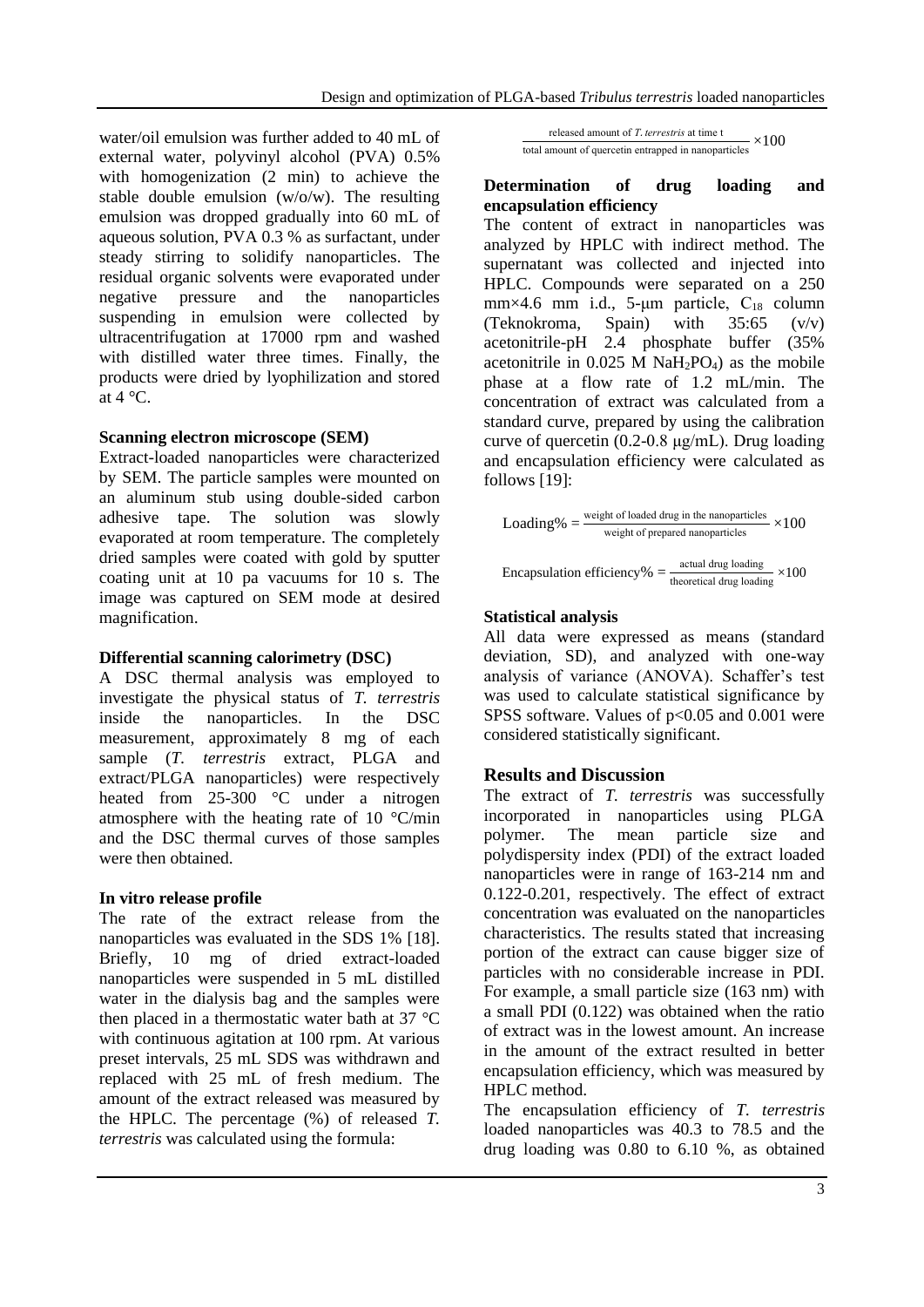from different ratios of the extract (Table 1). Encapsulation efficiency at the concentration of 16 mg of extract and 200 mg PLGA 502H, would be the best compared to other investigated concentrations. The morphological characteristics such as particle size and shapes were determined

by zetasizer, DSC graphs and SEM pictures. Figure 1 (a, b, and c) show the surface morphology of nanoparticles prepared with 16 mg of the extract. The nanoparticles were of regular spherical shape with smooth surfaces and without any aggregation or adhesion.

**Table 1.** Mean particle size, polydispersity, drug loading and encapsulation efficiency of the nanoparticles systems with various ratios of *Tribulus terrestris* extract (mg). All determinations were performed in triplicate and values were expressed as mean (SD),  $n=3$ 

| <b>Amount of used extract</b><br>(mg) | Mean particle size<br>(nm) | Polydispersity index<br>(PDI) | Drug loading<br>(%) | <b>Encapsulation efficiency</b><br>$(\%)$ |
|---------------------------------------|----------------------------|-------------------------------|---------------------|-------------------------------------------|
|                                       | 163 (4.93)                 | 0.122(0.016)                  | 0.80                | 40.3(5.1)                                 |
|                                       | 173 (8.34)                 | 0.192(0.058)                  | 2.70                | 69.9(2.8)                                 |
|                                       | 169 (14.73)                | 0.149(0.063)                  | 4.17                | 72.2 (5.9)                                |
| 16                                    | 214 (38.87)                | 0.201(0.111)                  | 6.10                | 78.5(5.8)                                 |



**Figure 1.** SEM images show the surface morphology of nanoparticles prepared with 16 mg *Tribulus terrestris* extract-loaded polymeric nanoparticles. a: nanoparticles at 203 nm particle size in 30000 magnification; b: nanoparticles at 382 nm particle size in 30000 magnification; c: uniform size distribution in 10000 magnification



**Figure 2.** DSC thermograms of *Tribulus terrestris* (blue), *Tribulus terrestris* extract nanoparticles (red), PLGA polymer (black)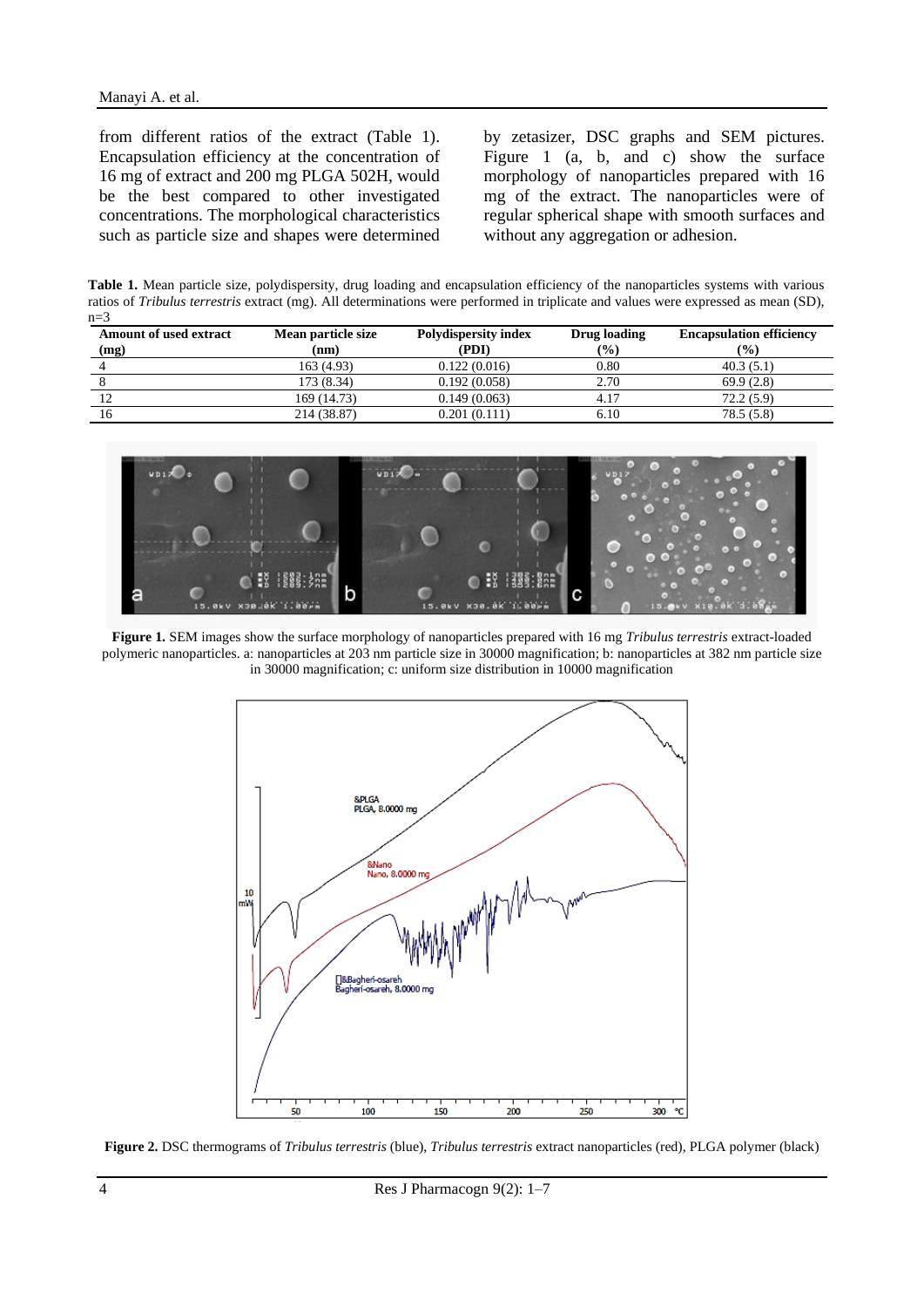Differential scanning calorimetry gives us information about the physical status of the extract in the nanoparticles. DSC curves of the pure extract and of the *T. terrestris* loaded nanoparticles are displayed in figure 2. The extract showed several peaks at 120-250 °C that are probably related to its melting point (Figure 2, blue line). However, all these peaks completely disappeared in the lyophilized extract nanoparticles thermogram (Figure 2, red line). Moreover, the pure polymer materials all showed a phase transition that can correspond to amorphous solid material as the endothermal peaks appeared around 50 °C.

The release profiles of different ratios of extract from the loaded nanoparticles were analyzed through in vitro assay in SDS 1% using dialysis bag at 37 °C (Figure 3). The overall pattern of the release in all formulations was same and followed a biphasic release kinetic, an initial burst release in the first day followed by a constant release over 10 days. The results indicated a burst release over 50% within initial 3 h followed by sustained release. The half release of the extract was observed after 3 h and almost complete release was observed after 96 h. The results indicated that the high burst release was depended to the proportion of the plant's extract, as the proportion of the extract in the formulation increased, it resulted in higher burst release. The high proportion of the extract could result in a burst release because more extract can be adsorbed into the surface of nanoparticles.

The results of our study revealed that extract of *T. terrestris* can be loaded on PLGA based nanoparticles with encapsulation efficacy up to 75.8%. Considering PDI values, it can be stated that the free and loaded nanoparticles obtained by the method were homogeneous, and the employed method was reproducible and stable [20]. To analyze molecular dispersion of drug and polymer, DSC has been used to evaluate polymer-drug interactions [21-23]. Our results showed that the extract loaded polymeric nanoparticles had a lower glass transition temperature compared with the pure extract which can be due to the incorporation of the plant components. Changes in the location of the peaks and some newly formed signals suggested that there was an interaction between the plant extract and PLGA. Similar to the previous study of quercetin and catechin encapsulated into PLGA nanoparticles, our findings indicated that *T. terrestris* extract is dispersed in the polymeric matrix of PLGA nanoparticles [24]. As the previous investigations show, the common double emulsion techniques for encapsulating hydrophilic drugs into polymeric nanoparticles suffer from low encapsulation efficiency, which is caused by the drug rapidly penetrating from the inner aqueous phase to the external aqueous phase [25,26].



**Figure 3.** The effect of the *Tribulus terrestris* ratio on release profile of the nanoparticles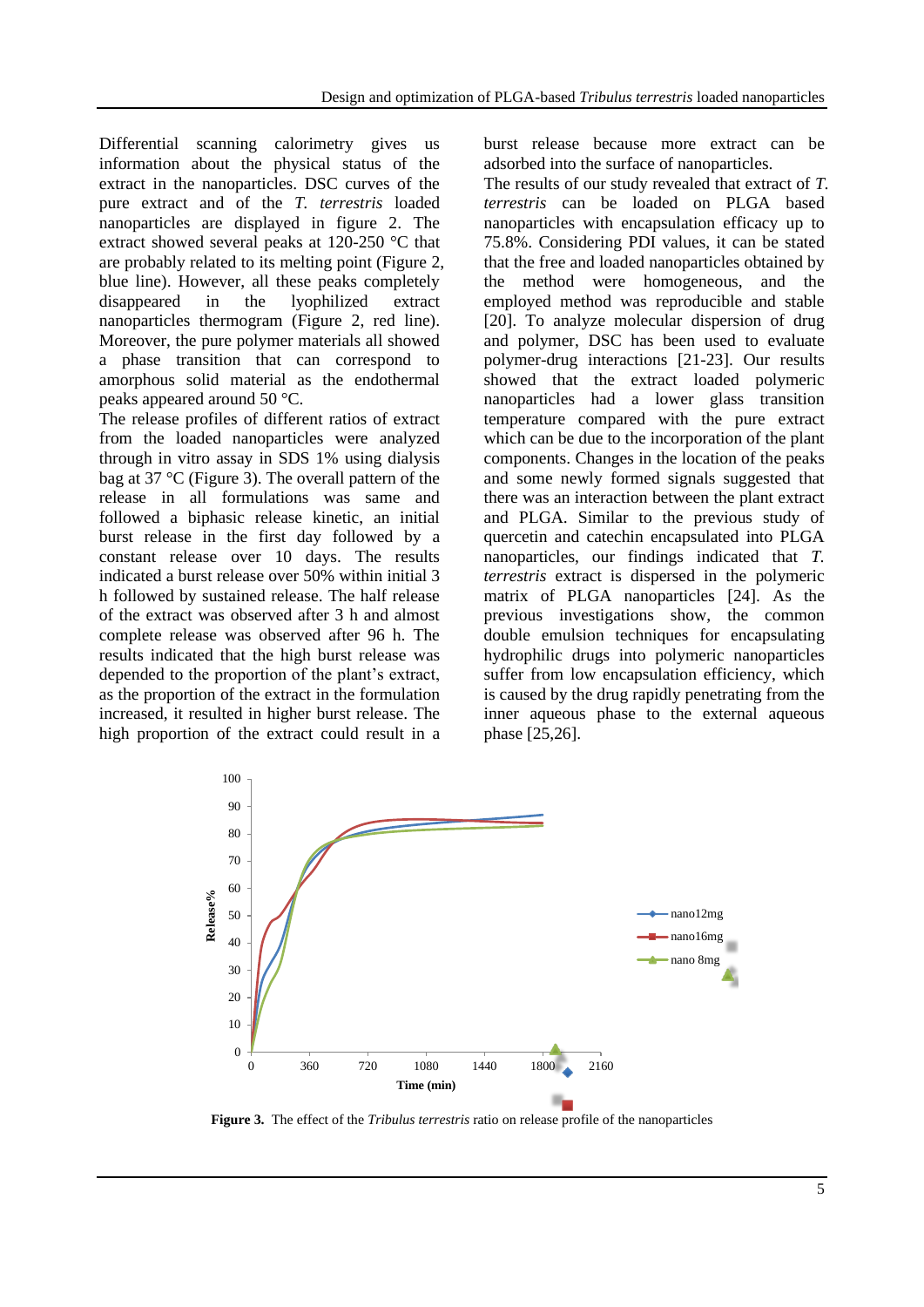In order to improve the encapsulation of hydrophilic drugs, we used a modified doubleemulsion solvent diffusion*/*evaporation technique, in which acetone was introduced into the emulsion process as a co-solvent. As our results indicate, more than half of the extract released in 3 h, rapid initial release is normally due to the tightly adsorbed extract on the PLGA nanoparticles. The adsorbed fraction of the extract was rapidly diffused into the surrounding liquid of the release medium. This is accounting for the rapid initial part of the release profile. At the second stage, the release of the extract was slower and sustained. This part of release is assigned to diffusion of the extract entrapped within the core of the PLGA nanoparticles.

The results indicated that the high burst release depends on the proportion of the plant's extract, as the proportion of extract increased in the formulation, more burst release happened. Higher proportion of the extract caused more burst release, because more amount of the extract can be adsorbed to the surface of the nanoparticles.

## **Conclusion**

Polymeric nanoparticles using PLGA was prepared and applied to encapsulate, protect, and release the extract of *T. terrestris*. Therefore, the delivery system may be suitable to increase bioavailability of flavonoids or other phytochemicals available in the plant, which has to be evaluated in vivo. Generally, our results have important implications for the design and fabrication of polymeric nanoparticle delivery systems for bioactive compounds with beneficial properties for human health and wellness.

# **Acknowledgments**

This study was supported by Tehran University of Medical Sciences (98/d/230/6715).

# **Author contributions**

Azadeh Manayi was involved in analyzing and drafting the study; Nikoo Bagheri participated in the acquisition of data; Rasoul Dinarvand was involved in design of the study; Mehdi Esfandyari-Manesh took part in administrative technical or logistic support; Mahnaz Khanavi was involved in designing and conception of the study.

# **Declaration of interest**

The authors declare that there is no conflict of

interest. The authors alone are responsible for the accuracy and integrity of the paper content.

## **References**

- [1] Snezhkina AV, Kudryavtseva AV, Kardymon OL, Savvateeva MV, Melnikova NV, Krasnov GS, Dmitriev AA. ROS generation and antioxidant defense systems in normal and malignant cells. *Oxid Med Cell Longev*. 2019; Article ID 6175804.
- [2] Zhang J, Wang X, Vikash V, Ye Q, Wu D, Liu Y, Dong W. ROS and ROS mediated cellular signaling. *Oxid Med Cell Longev*. 2016; Article ID 4350965..
- [3] Xu DP, Li Y, Meng X, Zhou T, Zhou Y, Zheng J, Zhang J-J, Li H-B. Natural antioxidants in foods and medicinal plants: extraction, assessment and resources. *Int J Mol Sci*. 2017; 18(1): 1–32.
- [4] Zhang JJ, Li Y, Zhou T, Xu DP, Zhang P, Li S, Li HB. Bioactivities and health benefits of mushrooms mainly from China. *Molecules*. 2016; 21(7): 1–16.
- [5] Li AN, Li S, Li HB, Xu DP, Xu XR, Chen F. Total phenolic contents and antioxidant capacities of 51 edible and wild flowers. *J Funct Foods*. 2014; 6: 319–330.
- [6] Manayi A, Mirnezami T, Saeidnia S, Ajani Y. Pharmacognostical evaluation, phytochemical analysis and antioxidant activity of the roots of *Achillea tenuifolia* Lam. *Pharmacogn J*. 2012; 4(30): 14–19.
- [7] Sarhadi E, Ebrahimi SN, Hadjiakhoondi A, Manayi A. Chemical composition and antioxidant activity of root essential oil of different *Salvia leriifolia* populations. *J Essent Oil-Bear Plants*. 2021; 24(10): 1–9.
- [8] Apak R, Gorinstein S, Böhm V, Schaich KM, Özyürek M, Güçlü K. Methods of measurement and evaluation of natural antioxidant capacity/activity (IUPAC Technical Report). *Pure Appl Chem*. 2013; 85(5): 957–998.
- [9] Grassi D, Desideri G, Ferri C. Flavonoids: antioxidants against atherosclerosis. *Nutrients*. 2010; 2(8): 889–902.
- [10]Manayi A, Saeidnia S, Gohari AR, Abdollahi M. Methods for the discovery of new antiaging products–targeted approaches. *Expert Opin Drug Discov*. 2014; 9(4): 383–405.
- [11] Chhatre S, Nesari T, Somani G, Kanchan D, Sathaye S. Phytopharmacological overview of *Tribulus terrestris*. *Pharmacogn Rev*. 2014; 8(15): 45–51.